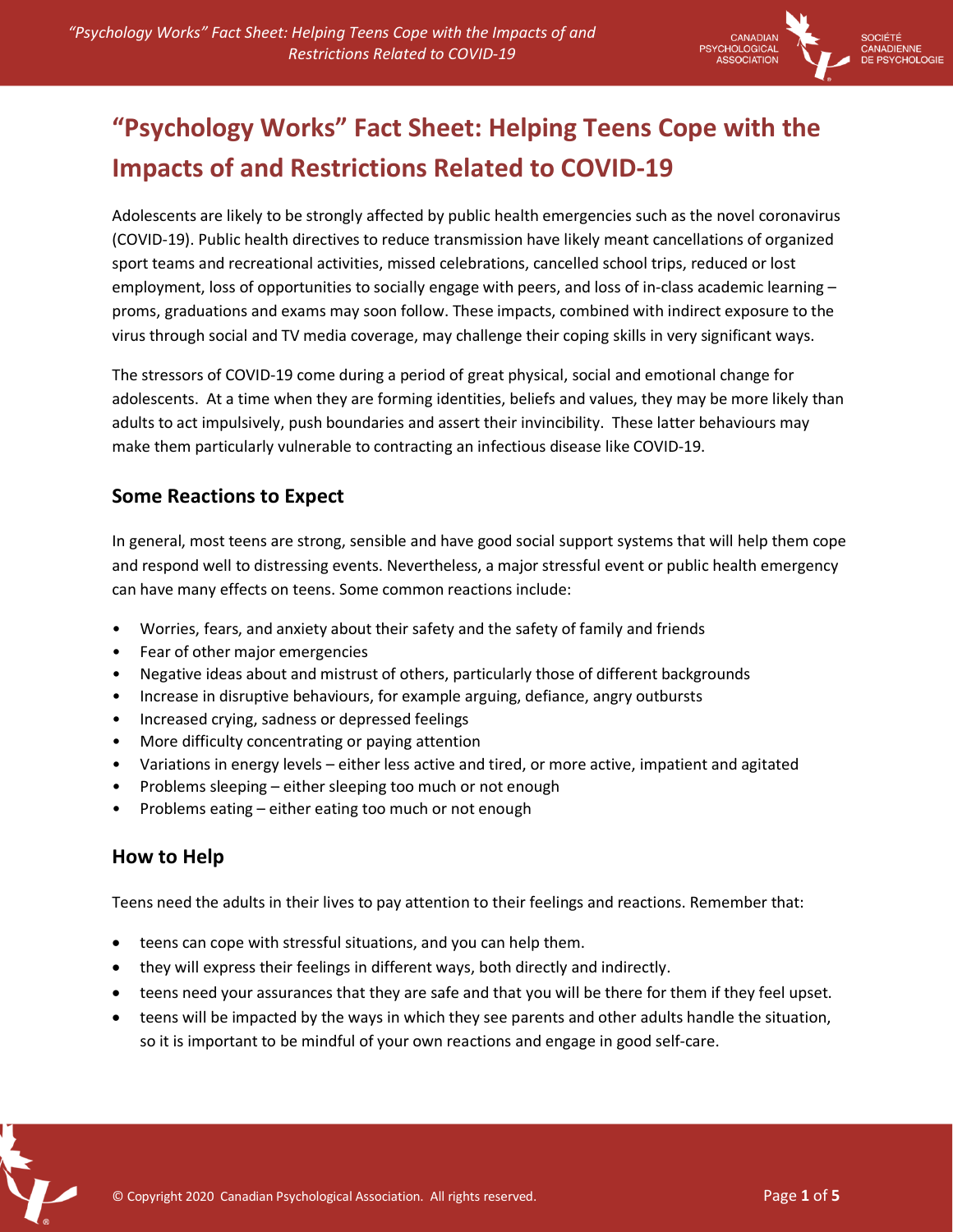

This experience of lockdowns, forced closures, and physical distancing is new for most people in today's world. Your teens are likely in the house more during this pandemic than they have been for a long time and will be again after the pandemic has settled; cherish this time with each other.

**Don't over-react.** Many of the reactions that teens may show at this time, including a certain amount of moodiness and arguing, can be normal features of adolescence. You should, however, pay attention to behaviours that are new and to any that are really disturbing to you and show understanding and support. If the behaviours are dangerous or seriously disruptive, or if they don't improve after a few weeks, parents, family members or teachers should help the teen to get help.

On the other hand, teenagers may pretend not to be affected or concerned in an effort to convince themselves they are invincible or to appear "above it all" and "cool." In reality, they may be scared, confused, worried and in need of your help.

Here are some suggestions on how to help your teenagers cope:

**Grief and Loss.** Grief includes shock, denial, anger, numbness, sadness, and confusion; it is a normal response to loss of all kinds, including those associated with the real or feared losses during public health emergencies. Nothing like COVID-19 has ever happened before in most of our lifetimes. Because of the changes to our daily lives as a result of COVID-19, teens are missing once-in-a-lifetime events, such as school trips to Europe, graduations, proms, and there is no way to stop or rewind the clock so that they can have these moments back. While loss of life may trump the loss of a prom, losing out on milestone events is significant and painful for everyone. Let them talk to you about what they are missing; don't dismiss their concerns and distress. Hear them and understand that these are big moments in their lives and *let them grieve the loss of these experiences*. Explain that it can take time to get over a loss and encourage them to be patient with themselves and with others.

**Honest Reassurance.** Offer reassurance based on the real steps that are being taken to address the situation and explain the importance of following public health directives such as physical distancing. Admit that there are things you just don't know, including how long the current situation will last. However, don't hesitate to tell them that many people are working to ensure everyone's safety, and that by following public health directives we decrease the chance that anything will happen to them or you.

**Listen** to what they have to say about the events and how they perceive them. Provide them, as best you can, with factual information and help them distinguish opinion from fact. Try not to lecture or interrupt.

**Humour.** When dealing with difficult circumstances, watching or listening to something humorous can be helpful. However, some teens may crack jokes about tragedies in "an unconscious effort to distance themselves from their fears". Discourage disrespectful jokes while not cutting off lines of communication.

**Anger.** Teens, and people in general, may feel angry about what they have lost. Anger is often based on feelings of threat, fear, helplessness and vulnerability. Turn the conversation to the underlying feelings; tell them how you feel and options to best deal with these feelings.

**Affection.** Be patient with teens and with yourself. Find simple, daily ways to show teens that you love them — hugs, words of praise, fun time together.

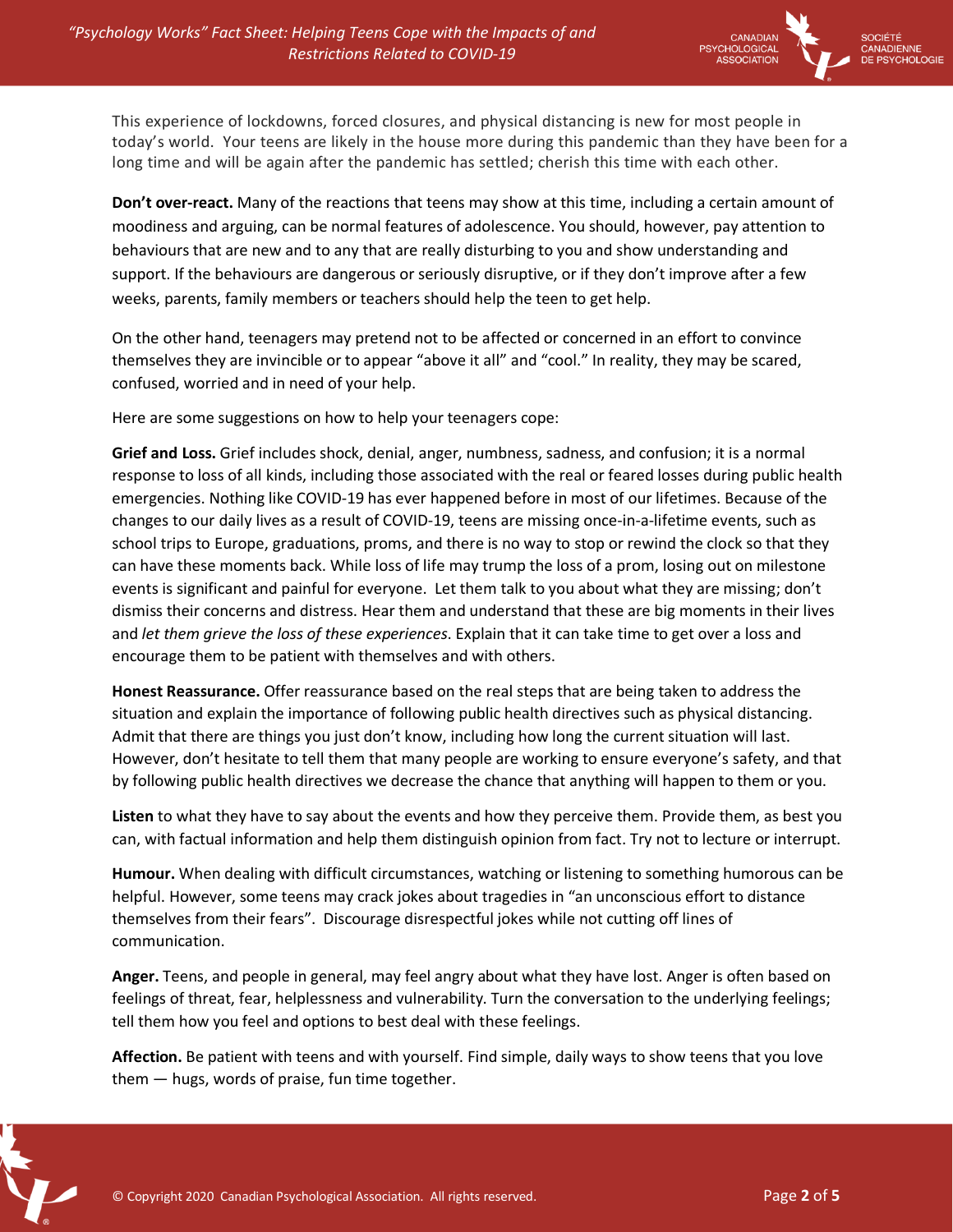

**Comforting Friends.** If teens have friends who have been directly affected by COVID-19, help them find ways of comforting them; they may avoid talking to them out of fear of causing more pain. They may need help to know how to offer comfort and support, especially in these times of physical distancing.

**Social Media and TV Coverage.** Both you and your teenager may want to limit exposure to news coverage of the virus. Teens should not be shielded from the facts about the virus but watching too much new coverage can put them, and anyone for that matter, in an emotionally overloaded, anxious state. Watch TV news coverage together and talk about what you are seeing, hearing, and feeling.

**Maintain Family Routines.** Maintain family routines, particularly around sleeping and eating. Schedules help: waking up at a set time, schoolwork, leisure time, outside time when possible.

**For most of us, times of stress may not be good times to make important decisions.** If teens are quite upset by COVID-19 events, encourage them to take the time they need to think through any big decisions.

**Appropriate Adult Behaviour and Responses.** Talk to teens about what you think and feel about the circumstances related to the virus so they can understand them better. They will gain confidence to deal with their own feelings if you show them that you have strong feelings and that you can cope with them in healthy ways.

**Vulnerable Teens.** Stressful events and an ongoing climate of uncertainty and worry can have a greater impact on teens who are vulnerable. This may include teens who have experienced serious bullying, difficult family separations, deaths in the family, family violence, sexual assault, a traumatic refugee experience, clinical depression, an anxiety disorder or other mental illness, a history of drug/alcohol abuse, self-injury or suicide attempts. Some vulnerable teens may experience a return or worsening of mental health problems or unhealthy behaviours, up to and including suicide attempts.

#### **Teens, Technology and Physical Distancing**

Disasters and emergencies are often times when people and communities would normally come together in friendship and social support. COVID-19 however is different because we cannot physically come together. While we must keep physically distant from each other to reduce spread of the virus, we don't have to keep our social distance. We just have to engage with others in a different manner; one with which teens are usually more familiar than their parents!

One of the ways to stay connected socially while physically distancing is by staying connected online. In fact, physical distancing requirements may have little impact on the current generation of teens who are used to socializing through their cell phones, tablets and apps like Houseparty and Snapchat. Online contact can help teens stay connected to their peers, especially if teens can videochat with their friends or co-play mobile games with their friends.

Online contact can also allow teens to stay connected with family members and loved ones who are far away and/or may be challenged by the physical distancing requirements. In this case, teens can be a helpful source of connectedness and support for loved ones, particularly those who may be elderly or vulnerable.

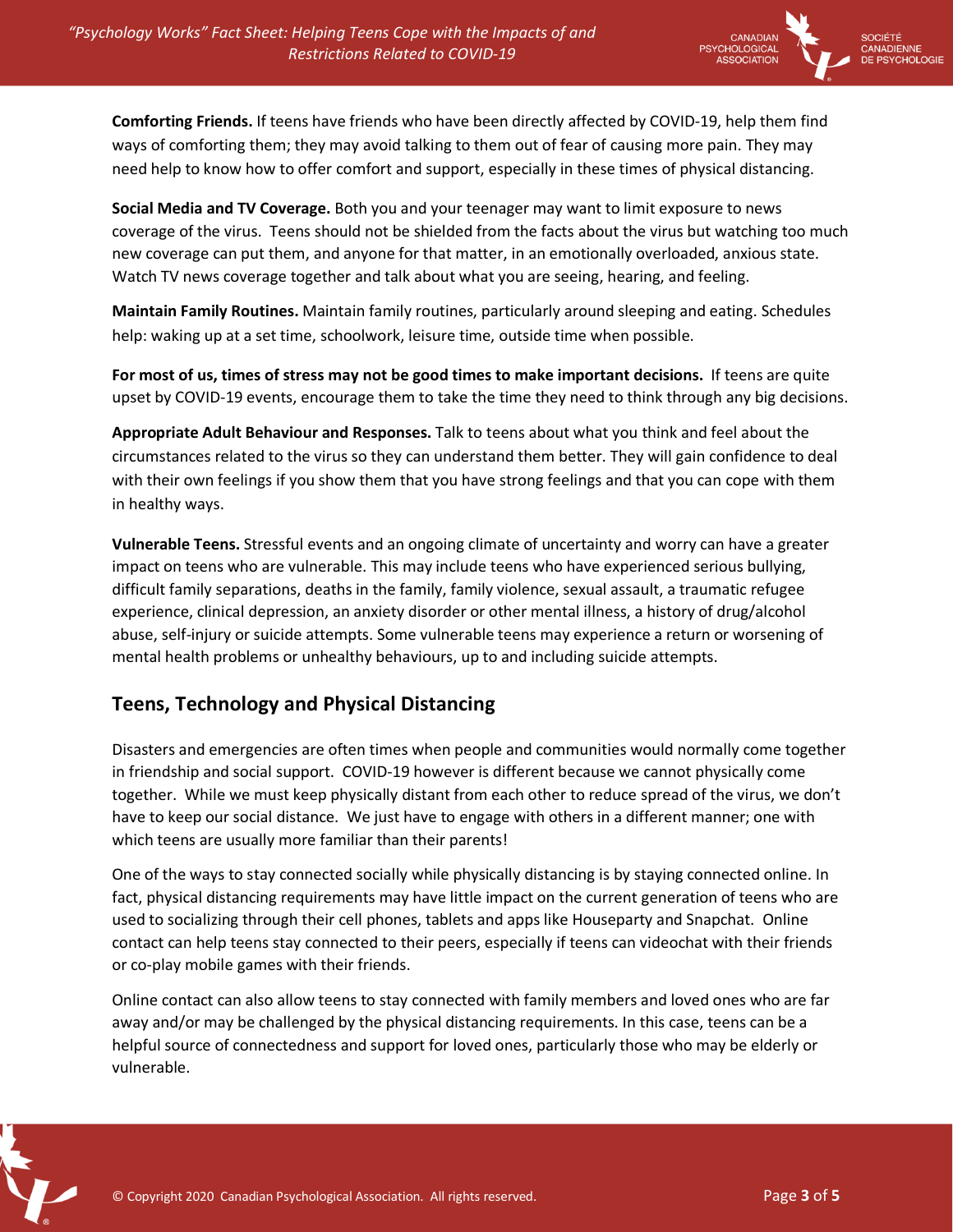

During physical distancing, school websites and libraries can make use of technology to help students complete online-based schoolwork; online resources may also be used for virtual extracurricular classes, science projects, and Lego challenges.

## **Helpful Activities for Teens**

Teens can benefit from participating in activities that can help them feel better while still maintaining physical distancing, such as:

- **Relaxing Activities.** Encourage activities like reading, listening to music, taking a walk, riding bikes, etc.
- **Diaries and Drawing.** Some teens benefit from writing their thoughts and feelings in a diary, or drawing/painting about their feelings.
- **Recreational Activities.** Vigorous physical activities and sports help reduce stress, and make people feel more alert, happy and energetic. While many teens have lost participation in organized sports, they may still be able to practice or play their favourite sport at home, or take up a new physical activity, such as biking or running.

Families can also embrace this time by engaging in activities together such as: tackling household projects previously put on hold, doing chores, painting or re-decorating a teen's room, trying out new recipes, exercising together, playing board games and doing puzzles, watching movies, and going for family walks.

### **When to Seek Help**

Some teens may be more at risk for a persistent or strongly negative response, or even for suicidal behaviours. Be watchful and prepared to seek professional help if your teen shows some of the responses listed below and keep communication open by checking in to see how they are doing. They may benefit from talking with a health professional such as a psychologist, social worker, physician, nurse or psychiatrist who can help them understand and deal with how they are feeling.

- Behaviour problems
- Learning problems
- Angry outbursts
- Withdrawal from family and technology-based connectedness to their friends
- Frequent nightmares or other sleep disturbances
- Physical problems such as nausea, headaches, weight gain or loss
- Feeling very anxious or afraid
- Ongoing sadness or depression
- Hopelessness about life or the future
- Increased risk-taking or problems with the law
- Abuse of alcohol, street drugs, medicines or solvents
- Suicidal thinking or behaviour

## **Where do I go for more information?**